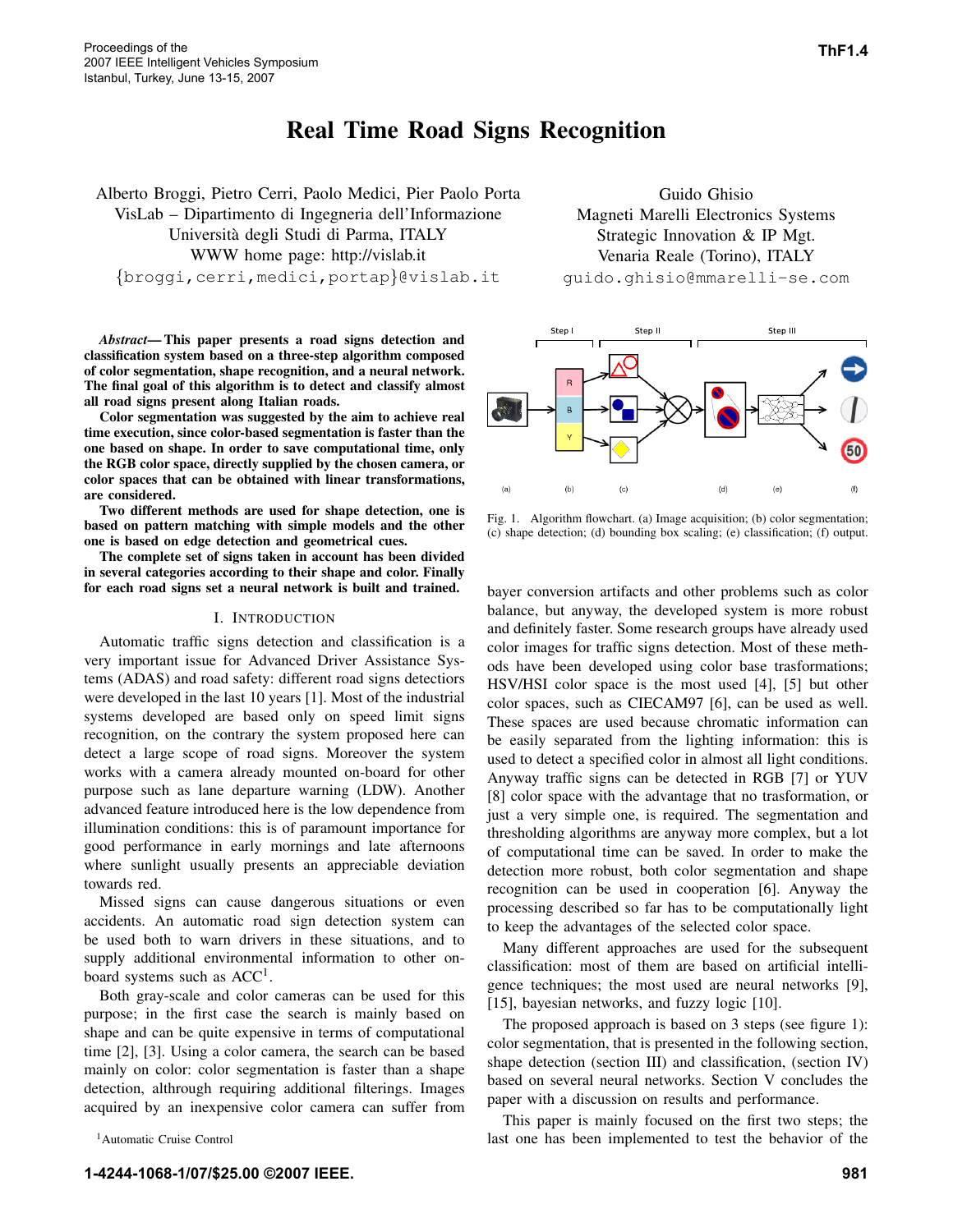

Fig. 2. Examples of different illumination conditions.

formers with the result of a generic classification stage.

#### II. COLOR ANALYSIS

In this section the first step of road signs detection based on color information is presented. One of the main road sign feature is their immediate identification by a human driver: this is due to a limited number and very specific set of shapes and colors. In particular, the colors set used for road signs is composed of: white, grey, red, yellow, and blue; green used on highway signs (in Italy) is not considered in this analysis.

This section presents a discussion on the choice of the color space to use, a robust color segmentation, and a solution for the problem of cromatic predominance of the light source.

#### *A. Color segmentation*

The specific illumination condition deeply affects the road signs color perception. Common enviromental conditions are usually characterized by a wide range of different illuminations: direct sunlight, reflected sunlight, shadows, and sometimes even different illuminations can coexist on the surface of the same sign as shown in figure 2.

The objective of this work is to identify a sign of a given color (for example red) regardless of its illumination. As already mentioned, in literature most approaches are based on HSV or HLS color space [5], [8], [10] but the camera used for this application has a raw Bayer output and a conversion would be too computationally expensive because of the non-linearity introduced. Therefore RGB space is too dependent on brightness, so different color bases were tested to find one that is less dependent on brightness. All the color base conversions evaluated can be obtained with linear transformations; this kind of approach has been followed also by [7]–[9], [11], [12].

First YUV color space has been tested, using the matrix shown below:

$$
\left(\begin{array}{c} Y \\ U \\ V \end{array}\right) = \left(\begin{array}{ccc} 0.299 & 0.587 & 0.114 \\ -0.147 & -0.289 & 0.436 \\ 0.615 & -0.515 & -0.100 \end{array}\right) \left(\begin{array}{c} R \\ G \\ B \end{array}\right) (1)
$$

The Y coordinate is strongly dependent on brightness thus, considering only the UV plane, it is possible to bound regions mainly based on hue. Figure 3 shows the UV plane with Y=127: the grey color is visible in the center of the image.



Fig. 3. The UV plane in the YUV color space with  $Y=127$ . The blue line bounds the region selected to identify the red color.

Empiric tests demonstrated that this kind of bounding is too simple to collect all the cases of different illumination and to cover most of the case study.

Our second attempt focused on RGB values: what we bound here is the ratio between different channels and not only the channel itself. Eq. 2 shows the expression of this kind of thresholding:

$$
\begin{cases}\n\alpha_{min} * G < R < \alpha_{max} * G \\
\beta_{min} * B < R < \beta_{max} * B \\
\gamma_{min} * B < G < \gamma_{max} * B\n\end{cases}
$$
\n(2)

The values of the parameters involved have been obtained tuning the algorithm on real images in different conditions.

Both these methods have produced good results but we choose the second one for several reason:

- lower number of false positives,
- lower computational load: indeed no color space conversion only a thresholding is needed,
- easier to tune: because it is less sensible to small parameters variations.

After an analysis on colors present in italian traffic signs the research has been focused on 3 colors: red, blue, and yellow; the described algorithm is applied on all these 3 colors to generate 3 binary images containing only the pixels referred to that color; figure 4 shows the results for red and blue.

All the pixels referred to a same connected region are labeled together. Regions smaller than a fixed threshold are discarded because usually do not represent a road sign or,



Fig. 4. Color segmentation of red and blue channel.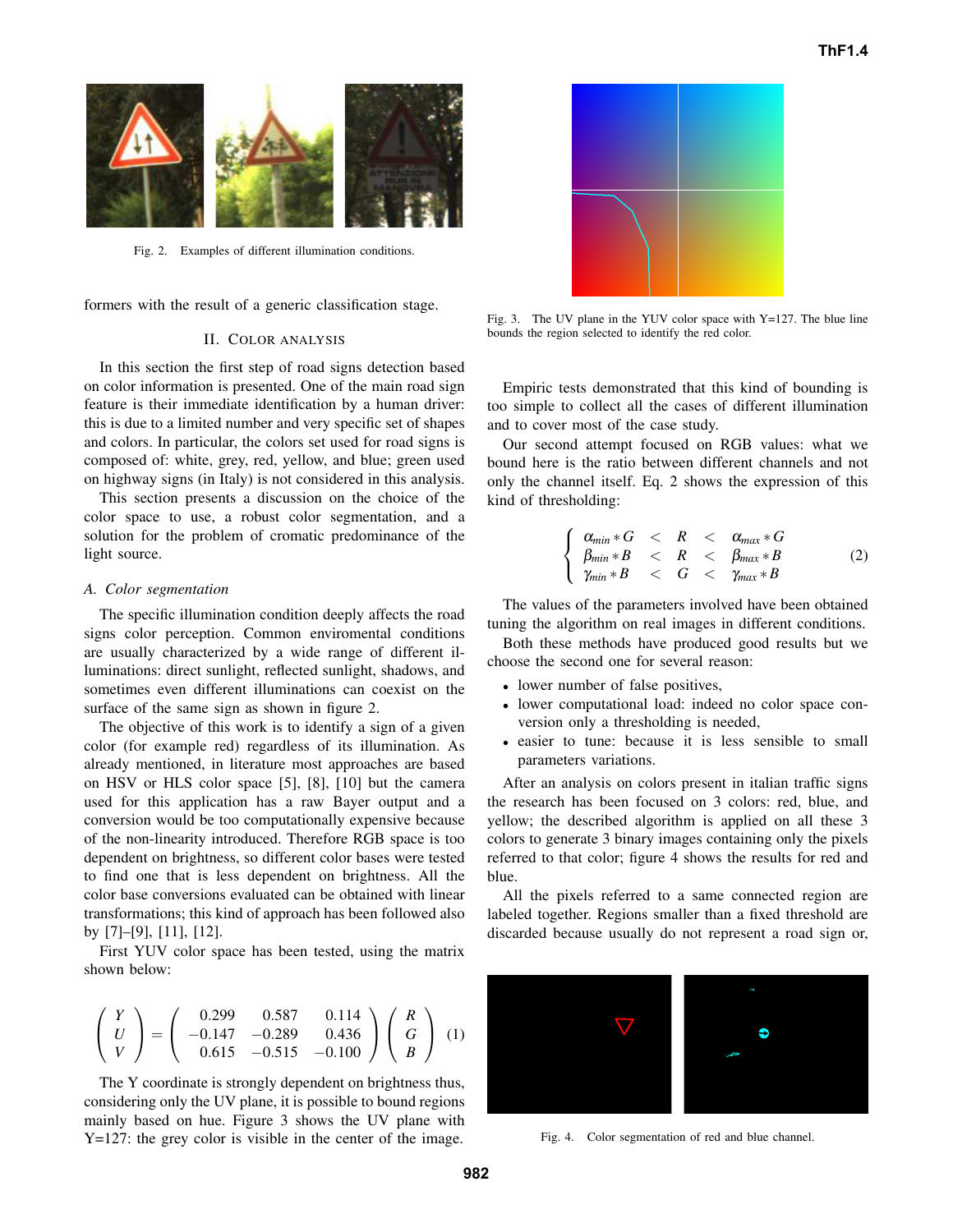

Fig. 5. Original image and result of chromatic equalization. In the right image the region supposed to frame the pave is shown.

otherwise, the target is so far that a detection whould not be followed by a succesful classification due to reduced size.

Considering for example the red color segmentation, all the red objects present will be detected (e.g. cars, buildings, placards), but these detections will be discarded by the following further steps.

#### *B. Chromatic equalization*

One of the main problems experienced in this stage is the dependence on the color of the light source. For example during sunset or dawn a red color predominance is present and this deeply affects the color segmentation step; see figure 5.

To solve this problem we developed a chromatic equalization based on two steps:

- light source color identification,
- chromatic correction.

The easiest way to find the light source color is to find an object supposed to be white and then compute the aberration from theoretical white (255, 255, 255 in the RGB color space). Unfortunately on a dynamic enviroment such as roads, it is difficult to have a white reference point. Thus we searched for the color of the road, as suggested in [13] that is supposed to be grey. In [13] the chromatic response of several materials has been analyzed in different illumination conditions. Moreover in most cases in our vehicular application a specific region of the image frames the pave as shown in figure 5.

Through the use of a temporal window in which we integrate the light source color, it is possible to avoid fast changings of the result and keep it stable. In case of a tracking has to be introduced in the processing chain, it is very important to have stable conditions for a reasonable number of frames.

Once the light source color has been evaluated, chromatic equalization can be applied. This step is very similar to a gamma-correction process: to reduce the computational time a linearization of the gamma correction function has been used, as shown in figure 6 and described below.

> line A:  $y = \alpha \cdot x$ line B:  $y = \beta \cdot x + \gamma$ line C:  $y = -x + k$ D: point of coordinates (255, 255).

Now suitable values for the parameters α, β, γ and *k* have to be found. The  $\alpha$  value for the 3 channels can be computed

- in 3 steps:
	- consider the RGB value of the light source color,
	- set  $\alpha = 1$  to the channel that has the intermediate value,
	- set  $\alpha = \frac{\text{intermediate channel value}}{\text{channel considered value}}$  for the other 2 channels.

The parameter  $k$  can be set once with empiric tests, to avoid saturations and  $β$  can be obtained forcing the curve to be continue and to reach *D*.

#### III. SHAPE DETECTION

After color segmentation, a first sorting based on shape is performed. This sorting is developed in order to reduce the complexity of the final classification. Two different methods are used to determine the correct shape with high reliability; the first one is based on pattern matching, the other one is based on remarks about edges. Before this sorting, a method to merge and split the bounding boxes generated by color segmentation is applied together with a filtering based on aspect ratio.

#### *A. Bounding Boxes merge and split*

Color segmentation can sometimes provide a bounding box that contains two or more signs or only a part of a sign; the use of such a bounding box in the subsequent classification may cause an error: this merge and split step is developed in order to solve this problem.

When two signs with the same color are hanged on a single pole it may happen that the segmentation identifies the two signs as a single one because of the weak separation between the signs. All the boxes with height almost double as width are checked considering the vertical histogram of the binarized image. If a very low value is identified around the middle of the histogram, the bounding box is splitted, see fig. 7.

On the other hand, bounding boxes of the same color, that overlap more than a threshold, are merged together as a single sign. This process is useful to merge in a single box different parts of a same sign that may have been divided by the labeling step.



Fig. 6. Gamma correction curve.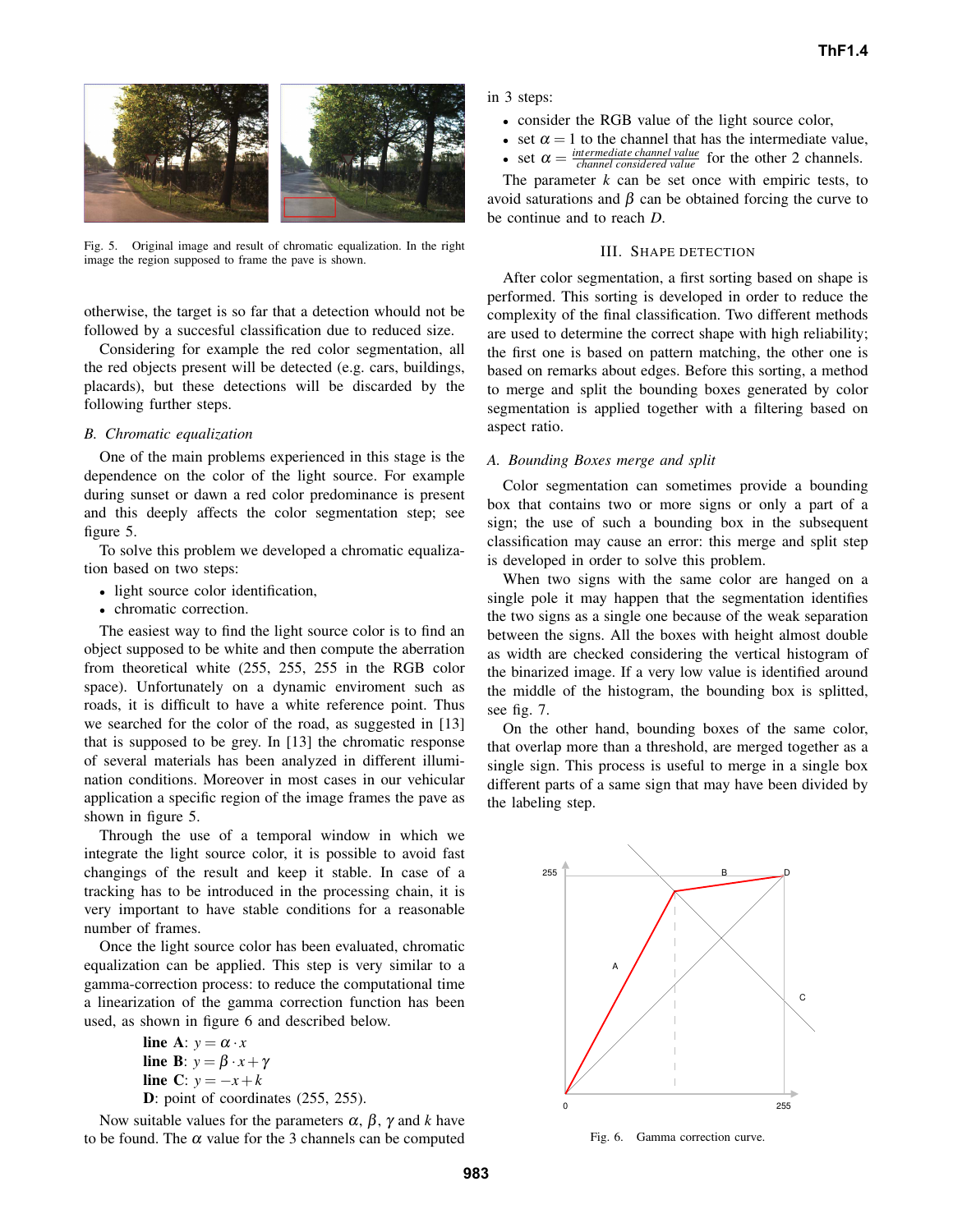

Fig. 7. Bounding boxes split.

A single sign can also contain two colors that can be identified in the two corresponding images, e.g. work in progress signs contain both red and yellow. All the three color segmentation images are checked for overlapping bounding boxes and, if overlapping bounding boxes are found, they are merged in a single bounding box. Each bounding box, can handle up to two colors, a primary and a secondary one; if a bounding box is the result of a merging, its pimary color will be set to the color of the larger bounding box while the other bounding box will set the secondary color. If a bounding box does not overlap any other box, it will have only a primary color.

### *B. Pattern matching*

Bounding boxes with primary color red or yellow are supposed to have specific shapes that can be easily detected using a pattern matching. A reference pattern is built for each shape that have to be detected. The patterns are built growing the shape of a signs, with the aim of detecting also rotated or misaligned signs; these patterns are shown in figure 8. Triangle, reversed triangle, circle and filled circle are searched in red bounding boxes, while only rhomb is searched in yellow ones. Filled circles are used to detect stops and no thoroughfare signs.

All the detected bounding boxes are resampled to a fixed size  $(50 \times 50$  pixels) equal to the pattern size. A very simple pattern matching is used in order to reduce the complexity and the computational time: the matching function counts the number of pixels that are positive both in the pattern, that is a binary image, and in the image of the corresponding color. The ratio of matched pixels to white pixels in the considered pattern is computed. When all the patterns have been checked, the shape that provides the best ratio is choosen as the correct shape of the sign, only if the ratio exceeds a fixed threshold. If the choosen shape is a circle, the ratio of matched pixels to white pixels in the image of



Fig. 8. Patterns of searched shapes: (*a*) circle, (*b*) filled circle, (*c*) triangle, (*d*) reversed triangle, (*e*) rhomb.

the corresponding color is considered as well, in order to distinguish between circles and filled circles.

## *C. Remarks about edges*

A double check is extremely useful to be sure that the choosen shape is the correct one. Starting from the center of each bounding box in the segmented image and expanding to the borders in several directions, the last pixel of primary color is searched for in order to find the external edges of the labeled region inside the bounding box. The set of points found is used to generate lines or a circle that best fits the set. Appropriate geometrical formulas are used to determine if the lines are composing one of the searched shapes. The last step is to find the best match between all this possible cases.

The result of this processing is used to dinamically modify the threshold of the pattern matching previously described: if the two methods agree the pattern matching threshold is reduced, otherwise it is raised.

Since blue signs are not suitable to be detected with pattern matching because their shape fills most of the bounding box, an ad-hoc method has been developed. It consists in searching for the blue pixel nearest to each corner. According to the distances found we can discriminate between squares, circles and other irregular shapes.

#### IV. CLASSIFICATION

As already mentioned a specific neural network has been developed for each sign category. A single neural network would have been too complex and heavy; on the other hand our real-time approach direct searches signs in the correct network. The categories considered are:

- obligation signs (blue circles),
- prohibition signs (red circles),
- danger signs (red triangles),
- indication signs (blue squares),
- no parking, no waiting signs (red and blue circles),
- stop, no access (red filled circles),
- work in progress signs (red and yellow triangles)
- priority signs (yellow rhombs),
- yeld signs (red reverse triangles).

Concerning the last two categories, no neural network is needed since they are the only signs with a reverse triangle or a rhomb as shape.

The network choosen is the LWN++ [14] that is an open source implementation of a backpropagation neural net with some examples on images classification.

The net has been designed as follows: the input stage is composed by 2500 neurons, corresponding to the number of pixels both of the models and the resized bounding boxes  $(50 \times 50)$ . The number of neurons in the output stage is equal to the number of signs included in the category considered and corresponds to the probability (from 0 to 1) that the considered sign is the one corresponding to the output. Finally there is only one hidden stage and its neurons number is computed trying different solutions; the values used for the considered cases vary between 30 and 100.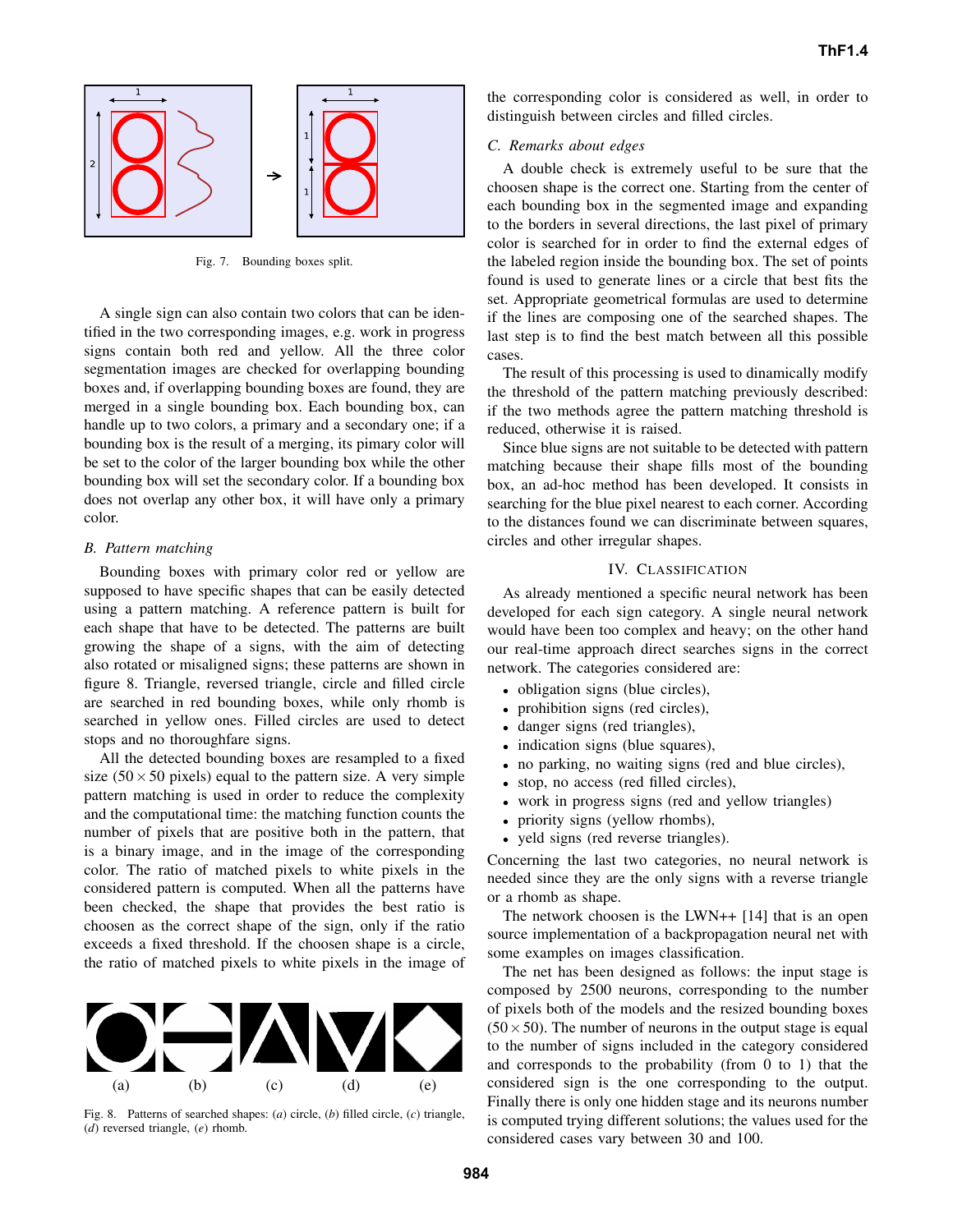

Fig. 9. Examples of variations, rotations and traslations, of each model included in the training set. The Original model is shown in the image at the top.

The net training is performed sepratately for each net using a set of synthetic images for each sign present in the categories; a classifier based on synthetic images is presented also in [15]. The set of images are built starting from a strandard image, provided by Italian department of trasportation; the image is converted to grey-scale and then rotated and traslated in the bounding boxes, as shown in figure 9, simulating rotated signs or inaccurate localizations.

When training the net to identify a specific sign, the output corresponding to that sign is fixed to 1 and the other ones to 0. We choosed this approach even if in the litterature it is warn of produce overfitting, and we obtain correct results.

The net obatined by the training is copied in the algorithm branch and used in the classification step. Before the bounding box is passed to the neural network, it has to be modified in order to become the most similiar as possible to the images used for the training. The steps needed to achieve this goal are:

- border deletion, for the signs that have a fixed border, as for example prohibition signs;
- gray-scale conversion;
- $50 \times 50$  resampling;
- contrast stretching.

The last operation is the most critical one since there are signs with two or more colors. In particular contrast stretching is performed searching for the two or three peaks (depending on the number of colors of the sign) present on the image histogram and moving them in fixed positions estracted from the models analysis.

#### V. RESULTS AND CONCLUSIONS

In this section some results of several tests are presented. The development of neural networks for sign classification is not complete, and only some categories are recognized: obligation signs, prohibition signs, yeld signs.

Tests have been peformed in several situatons, with different illumination conditions. Figure 10 shows some examples of different types of signs. The black stripe placed below each frame is divided in two lines: the top line shows all the signs detected in that frame scaled to a  $50 \times 50$  pixels image, while the bottom line shows all the corresponding models for the signs that have been classified.

All kinds of sign are correctly detected, even in some ambiguous cases such as figure 10.f. Generally, signs are recognized when they are relatively close to the vehicle (e.g. 20 m) and appear not too misaligned with the camera; for example the perspective deformation of the yeld sign in figure 10.l does not allow the system to detect it, while the same sign in figure 10.j is correctly detected. Empirical tests demonstrated that signs can be detected up to 30 meters ahead. However this distance can be increased reducing camera focal lenght but dropping the possibility to detect signs that are close and at the side of the vehicle.

All the categories of signs are correctly classified except danger signs, because the neural net devoted to this class has still to be developed. Since the development of all the parts is not completely finished, precise benchmark are not available at the moment, however cases of misclassification or missed detection are rare. Final results and benchmarks will be added in the final version of this paper.

During all the development process, low computational time has been one of the issues to follow. Even if code optimization has still to be completed at the time of writing the paper, on a Pentium 4 at 3 GHz the algorithm runs faster than 10 Hz.

One of the main problems encountered is the non persistent detection of signs in subsequent frames: this is mainly due to the background and illumination changes. As a future improvement a tracking step is under evaluation. Other possible research fields can be the use of other techniques such as bayesian networks or different implementation of the neural network in order to make the current classification more robust.

Another open problem is to understand wether a detected sign refers to the driver or not: it can happen, especially in junctions, that a sign is seen by drivers running on another road. This problem can be solved only if the system can perceive the road and junction structure. It is not unusual that a sign is mounted in a wrong way as, for example, shown in figure 10.j.

#### **REFERENCES**

- [1] Y. Nguwi and A. Kouzani, "A Study on Automatic Recognition of Road Signs," in *Procs. IEEE Conference on Cybernetics and Intelligent Systems*, Bangkok, Thailand, June 2006, pp. 1–6.
- [2] D. Gavrila, "Traffic Sign Recognition Revisited," in *Procs. of the 21st DAGM Symposium fr Mustererkennung*, Bonn, Germany, 1999, pp. 86–93.
- [3] G. Loy and N. Barnes, "Fast Shape-based Road Signs Detection for a Driver Assistance System," in *Procs. IEEE/RSJ Intl. Conf. on Intelligent Robots and Systems*, Sendai, Japan, Sept. 2004, pp. 70–75.
- [4] S. Vitabile, G. Pollaccia, and G. Pilato, ""Road signs recognition using a dynamic pixel aggregation technique in the HSV color space," in *Procs. of Intl. Conf. on Image Analysis and Processing*, Palermo, Italy, Sept. 2001, pp. 572–577.